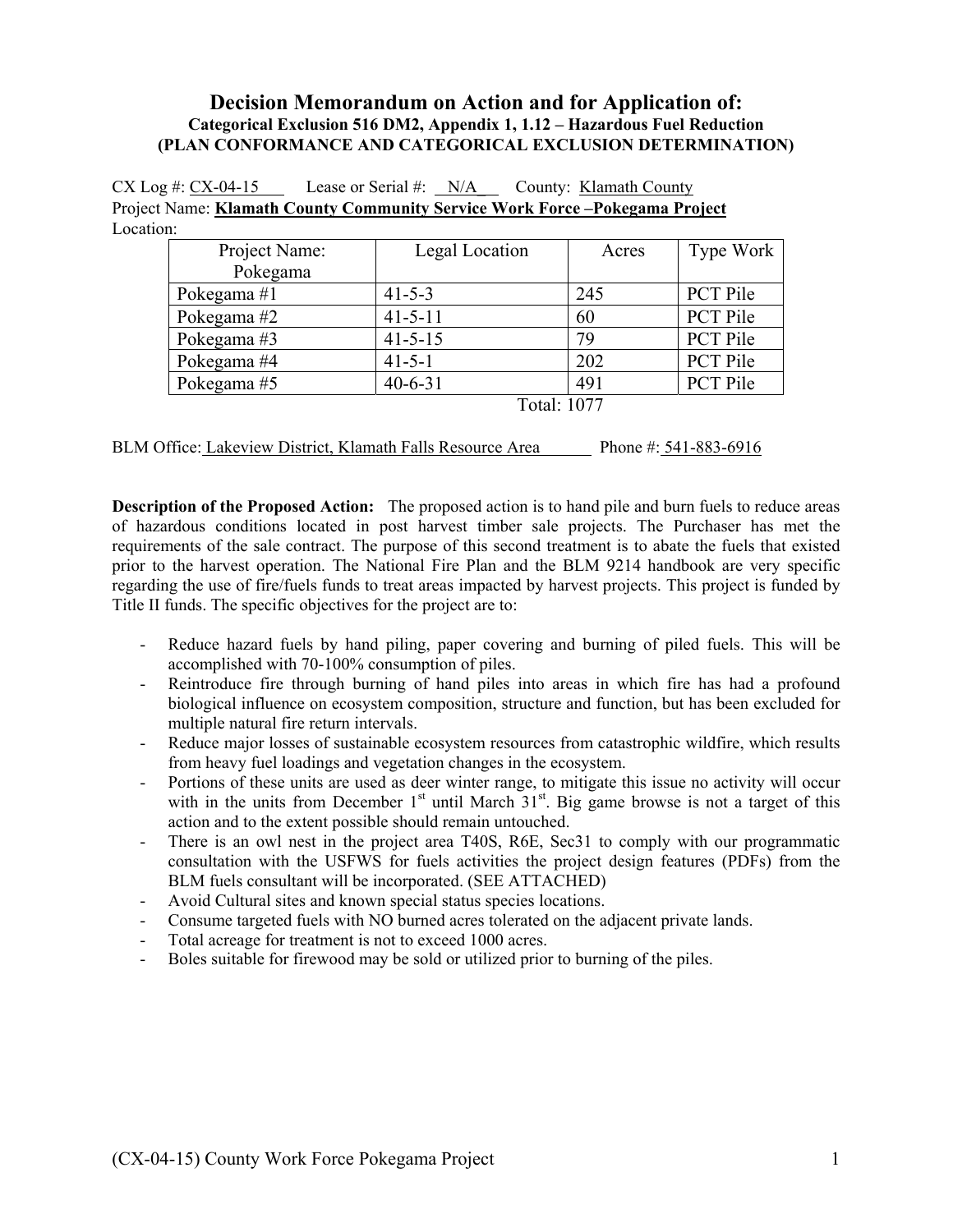#### **PLAN CONFORMANCE**

The above project has been reviewed and found to be in conformance with one or more of the following BLM plans or NEPA analyses:

- *A. Klamath Falls Resource Area Record of Decision and Resource Management Plan (1995), as amended (1999).*
- *B. Vegetation Treatment on BLM Lands in Thirteen Western States FEIS and ROD (1991)*
- *C. Northwest Area Noxious Weed Control Program FEIS and ROD (1985) and Supplement (1987)*
- *D. Integrated Weed Control Plan (IWCP) 1993*
- *E. Lakeview District Fire Management Plan Phase 1 (1998)*
- *F. Wildland and Prescribed Fire Management Policy (1998)*
- *G. Standards for Land Health for Lands Administered by the Bureau of Land Management in the States of Oregon and Washington (1998)*
- *H. Interior Columbia Basin Strategy Scientific Documentation (2003)*
- *I. Northwest Forest Plan (1994)*
- *J. National Fire Plan (A Collaborative Approach for Reducing Wildland Fire Risks to Communities and the Environment 10-Year Comprehensive Strategy Implementation Plan) (2001)*

### **LIMITATIONS DESCRIBED IN THE NATIONAL FIRE PLAN**

There are a number of limitations on the use this hazardous fuels reduction CX. The project:

- a) **Shall not exceed 1,000 acres for mechanical methods** (crushing, piling, thinning, pruning, cutting, chipping, mulching, and mowing) and shall not exceed 4,500 acres for prescribed fire,
- b) **Shall be conducted in** wildland-urban interface or in **Condition Classes 2 or 3 in Fire Regime Groups I, II, or III outside the wild land-urban interface,**
- c) **Shall be identified through a collaborative framework** as described in *A Collaborative Approach for Reducing Wildland Fire Risks to Communities and the Environment 10-Year Comprehensive Strategy Implementation Plan*,
- d) **Shall be conducted in accordance with BLM and DOI procedures** and applicable land/resource management plans (refer to Plan Conformance section above),
- e) **Shall not be conducted in wilderness** areas or where it would impair the suitability of WSAs for preservation as wilderness,
- f) **Shall not include the use of herbicides or pesticides**,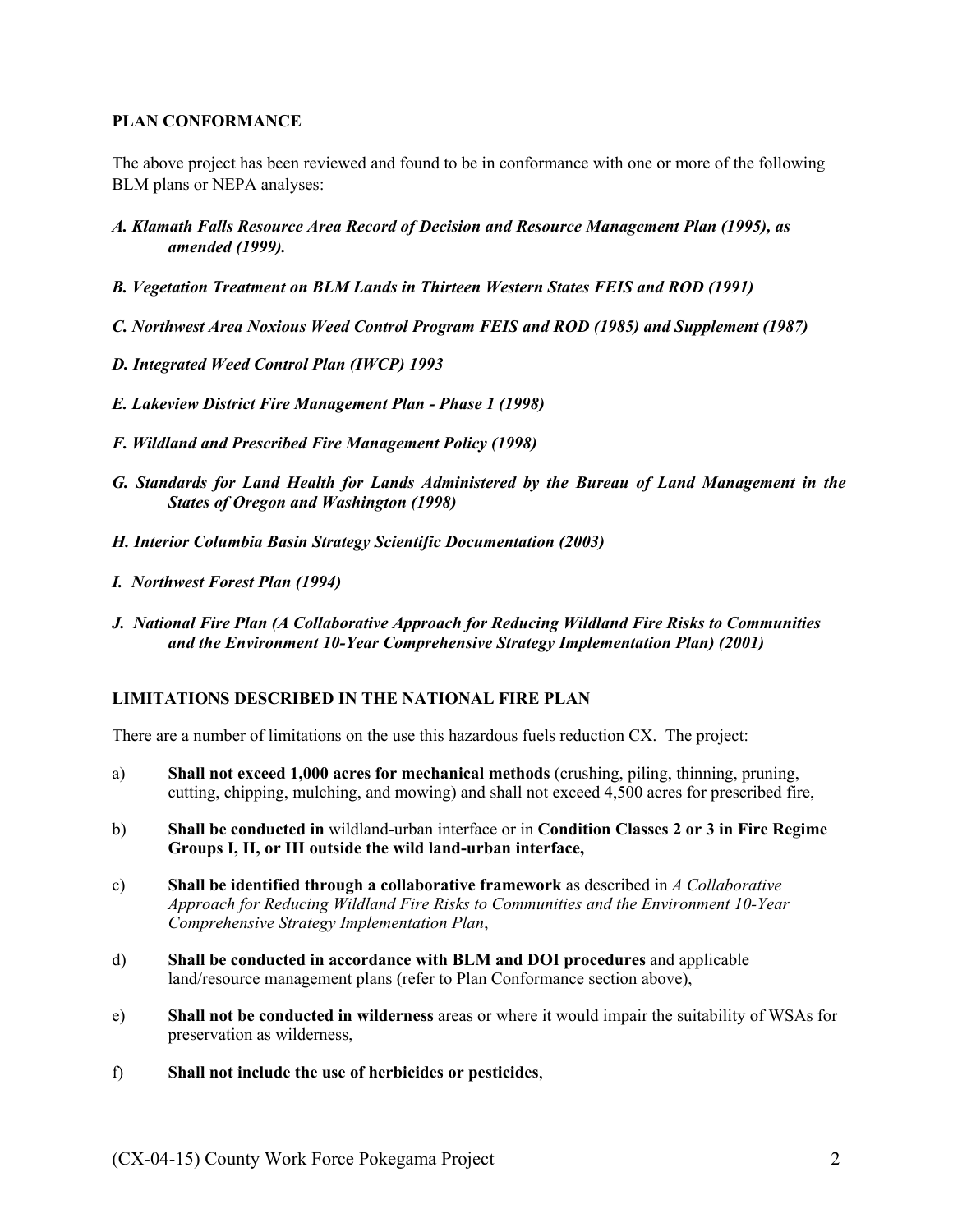- g) **Shall not involve the construction of new permanent roads** or other new permanent infrastructure,
- h) **May include the sale of vegetative materials if the primary purpose is hazardous fuels reduction.**

#### **COMPLIANCE WITH THE NATIONAL ENVIRONMENTAL POLICY ACT**

The proposed action is categorically excluded from further analysis or documentation under the National Environmental Policy Act (NEPA) in accordance with 516 DM2, Appendix 1, 1.12 if it does not meet any of the following Exceptions (listed in 516 DM 2, Appendix 2; IM No. OR-2002-130).

Will the proposed action meet the following Exceptions?

| <b>Exception</b>                                                                                                                                                                                                                                                                                                                                                                                                                                                                                                                                                                                                                                                      | Yes No    |
|-----------------------------------------------------------------------------------------------------------------------------------------------------------------------------------------------------------------------------------------------------------------------------------------------------------------------------------------------------------------------------------------------------------------------------------------------------------------------------------------------------------------------------------------------------------------------------------------------------------------------------------------------------------------------|-----------|
| 1. Have significant adverse effects on public health or safety?                                                                                                                                                                                                                                                                                                                                                                                                                                                                                                                                                                                                       | ( ) ( X ) |
| 2. Have adverse effects on such unique geographic characteristics or features, or on special<br>designation areas such as historic or cultural resources; park, recreation, or refuge<br>lands; wilderness areas; wild or scenic rivers; sole or principal drinking water<br>aquifers; prime farmlands; or ecologically significant or critical areas, including those<br>listed on the National Register of Natural Landmarks. This also includes significant<br>caves, ACECs, National Monuments, WSAs, RNAs.                                                                                                                                                       | ( ) ( X ) |
| 3. Have highly controversial environmental effects (40 CFR 1508.14)?                                                                                                                                                                                                                                                                                                                                                                                                                                                                                                                                                                                                  | ( ) ( X ) |
| 4. Have highly uncertain and potentially significant environmental effects or unique or<br>unknown environmental risks?                                                                                                                                                                                                                                                                                                                                                                                                                                                                                                                                               | (x)       |
| 5. Establish a precedent for future action or represent a decision in principle about future<br>actions with potentially significant environmental effects?                                                                                                                                                                                                                                                                                                                                                                                                                                                                                                           | (x)       |
| 6. Be directly related to other actions with individually insignificant, but significant<br>cumulative environmental effects? This includes connected actions on private lands<br>(40 CFR 1508.7 and 1508.25(a)).                                                                                                                                                                                                                                                                                                                                                                                                                                                     | ( ) ( X ) |
| 7. Have adverse effects on properties listed or eligible for listing on the National Register of<br>This includes Native American religious or cultural sites,<br>Historic Places?<br>archaeological sites, or historic properties.                                                                                                                                                                                                                                                                                                                                                                                                                                   | ( ) ( X ) |
| 8. Have adverse effects on species listed or proposed to be listed as Federally Endangered or<br>Threatened Species, or have adverse effects on designated critical habitat for these<br>species? This includes impacts on BLM-designated sensitive species or their habitat.<br>When a Federally listed species or its habitat is encountered, a Biological Evaluation<br>(BE) shall document the effect on the species. The responsible official may proceed<br>with the proposed action without preparing a NEPA document when the BE<br>demonstrates either 1) a "no effect" determination or 2) a "may effect, not likely to<br>adversely effect" determination. | X)<br>(   |
| 9. Fail to comply with Executive Order 11988 (Floodplain Management), Executive Order<br>11990 (Protection of Wetlands), or the Fish and Wildlife Coordination Act (water<br>resource development projects only)?                                                                                                                                                                                                                                                                                                                                                                                                                                                     | ( ) ( X ) |
| 10. Violate a Federal, State, Local, or Tribal law, regulation or policy imposed for the<br>protection of the environment, where non-Federal requirements are consistent with                                                                                                                                                                                                                                                                                                                                                                                                                                                                                         | (x)       |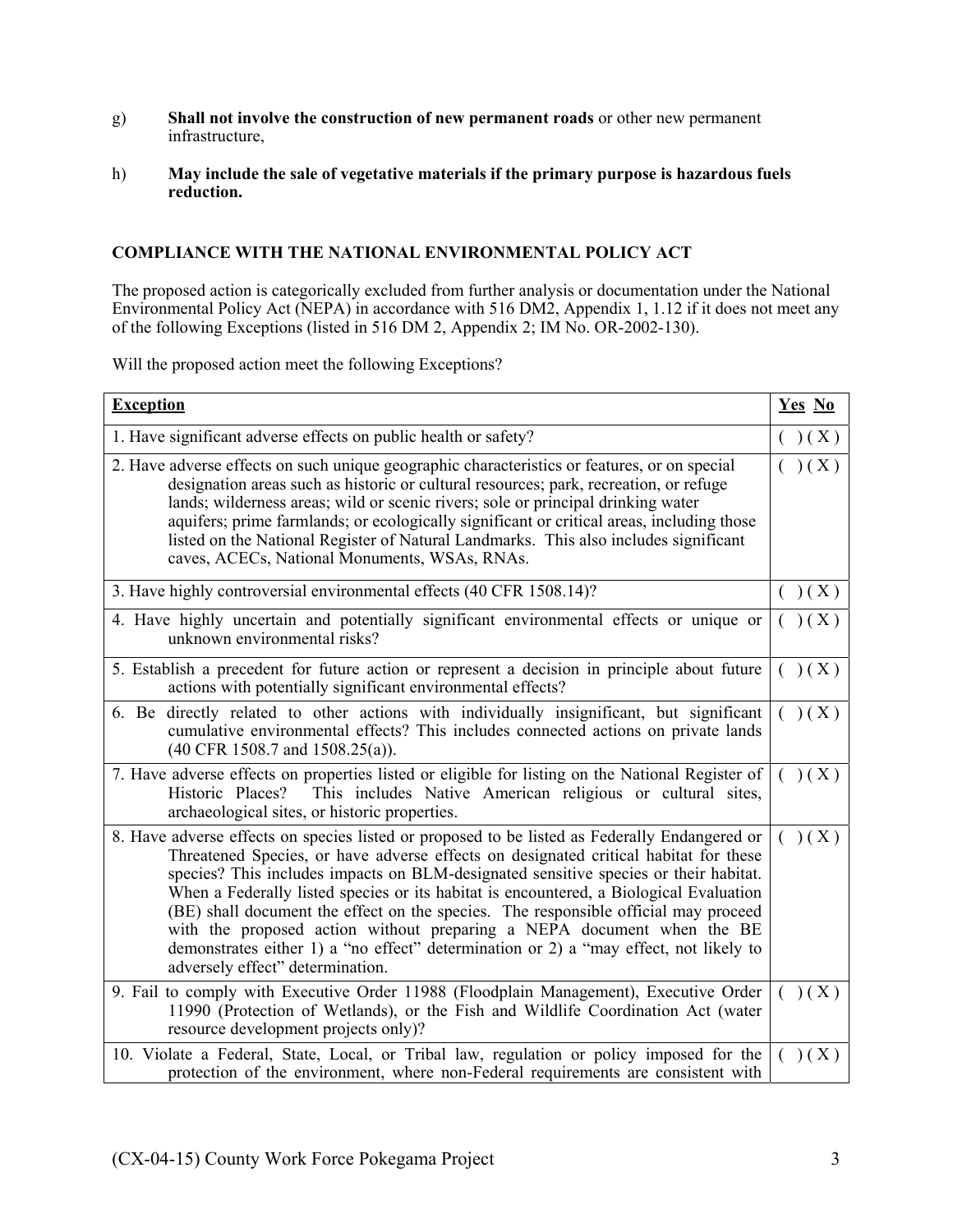| Federal requirements?                                                                                                                                                                                                    |           |
|--------------------------------------------------------------------------------------------------------------------------------------------------------------------------------------------------------------------------|-----------|
| 11. Involve unresolved conflicts concerning alternative uses of available resources (NEPA<br>section 102(2)(E)) not already decided in an approved land use plan?                                                        | ( ) ( X ) |
| 12. Have a disproportionate significant adverse impacts on low income or minority<br>populations; Executive Order 12898 (Environmental Justice)?                                                                         | )(X)      |
| 13. Restrict access to, and ceremonial use of, Indian sacred sites by Indian religious<br>practitioners or adversely affect the physical integrity of such sacred sites; Executive<br>Order 13007 (Indian Sacred Sites)? | ( ) ( X ) |
| 14. Have significant adverse effect on Indian Trust Resources?                                                                                                                                                           | ( ) ( X ) |
| 15. Contribute to the introduction, existence, or spread of: Federally listed noxious weeds<br>(Federal Noxious Weed Control Act); or invasive non-native species; Executive Order<br>13112 (Invasive Species)?          | ( ) ( X ) |
| 16. Have a direct or indirect adverse impact on energy development, production, supply,<br>and/or distribution; Executive Order 13212 (Actions to Expedite Energy-Related<br>Projects)?                                  | ( ) ( X ) |

The proposed action would not create adverse environmental effects or meet any of the above exceptions.

### DOCUMENTATION OF RECOMMENDED MITIGATION

Note: although none of the conditions for the above exceptions are met, the resources discussed are potentially affected. Mitigation measures and Project Design Features below are applied to prevent the adverse conditions discussed in the exceptions: See Appendix A for Project Design Features

See Appendix **B** for Mitigation Measures

## **SURVEYS AND CONSULTATION**

 $(SS = Special Status)$ 

Surveys and/or consultation may be needed for special status plants and animals, for cultural resources, and other resources as necessary: (Initial and Date appropriate fields)

| Surveys:                                                                                       | 1) are completed | 2) will be completed | 3) are not needed |  |
|------------------------------------------------------------------------------------------------|------------------|----------------------|-------------------|--|
| <b>SS Plants</b><br><b>SS Animals</b>                                                          |                  |                      |                   |  |
| <b>Cultural Resources</b><br><b>Other Surveys</b>                                              |                  |                      | 8/13/04           |  |
| <b>SS Animal Consultation</b><br><b>Botanical Consultation</b><br><b>Cultural Consultation</b> | $54 + 1964$      |                      |                   |  |

#### **Remarks:**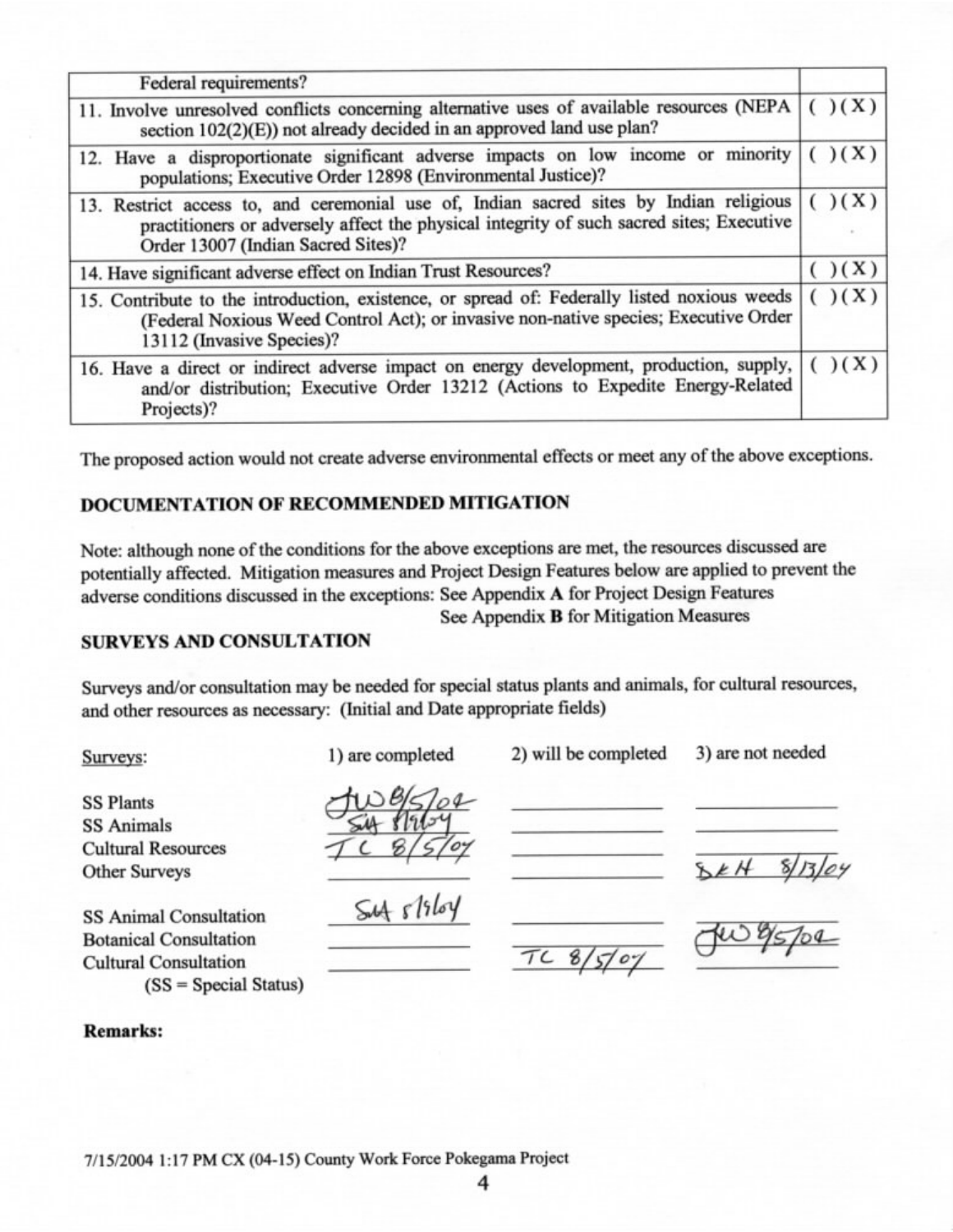### **SUMMARY OF FINDINGS and CX DETERMINATION**

Based on the available information and a review by the interdisciplinary team, it is my determination that the proposed action does not constitute a significant impact affecting the quality of the human environment greater than those addressed in the:

Final - Klamath Falls Resource Area Resource Management Plan and EIS. ٠

The proposed action would not create adverse environmental impacts or require the preparation of an environmental assessment (EA) or environmental impact statement (EIS). The proposed action has been reviewed against the criteria for an Exception to a categorical exclusion (listed above) as identified in 516 DM 2, Appendix 2, and does not meet any Exception. The application of this categorical exclusion is appropriate, as there are no extra ordinary circumstances potentially having effects that may significantly affect the environment. The proposed action is, therefore, categorically excluded from additional NEPA documentation.

| Prepared By:<br>(Signature) | Dave Cantrell<br>Name:<br>Tome Cunt | <b>Title: Assistant Fuels</b><br>Module Leader | Date: |
|-----------------------------|-------------------------------------|------------------------------------------------|-------|
| Reviewed By:                | Don Hoffheins                       | Title: Planner/                                | Date: |
| (Signature)                 | Name:                               | <b>Environmental Coordinator</b>               | 8/13/ |
| Approved By:                | <b>Jon Raby</b>                     | Title:                                         | Date: |
| (Signature)                 | Name:                               | Resource Area Manager                          |       |

## **IMPLEMENTATION DATE**

This project is expected to be implemented in the next 3-5 years.

# **ADMINISTRATIVE REVIEW OPPORTUNITY**

## **Appeal**

Any party that is adversely affected and found to be a party to the case, may appeal the implementation of the proposed action to the Interior Board of Land Appeals, Office of the Secretary, in accordance with the regulations contained in 43 CFR Part 4. A notice of appeal must be filed in this office (at the above address) within 30 days of receipt of this decision. The appellant has the burden of showing that the decision is in error.

An appellant may also file a petition for a stay (suspension) of this decision during the time that the appeal is being reviewed by the Board pursuant to Part 4, Subpart B, 43 CFR Part 4.21. The petition for a stay must accompany the notice of appeal. A petition for a stay is required to show sufficient justification based on the standards listed below. Copies of the notice of appeal and petition for a stay must be submitted to each party named in this decision, to the Interior Board of Land Appeals, and the Office of the Solicitor (see 43 CFR 4.413) at the same time the original documents are filed with this office. The appellant has the burden of proof of demonstrating that a stay should be granted.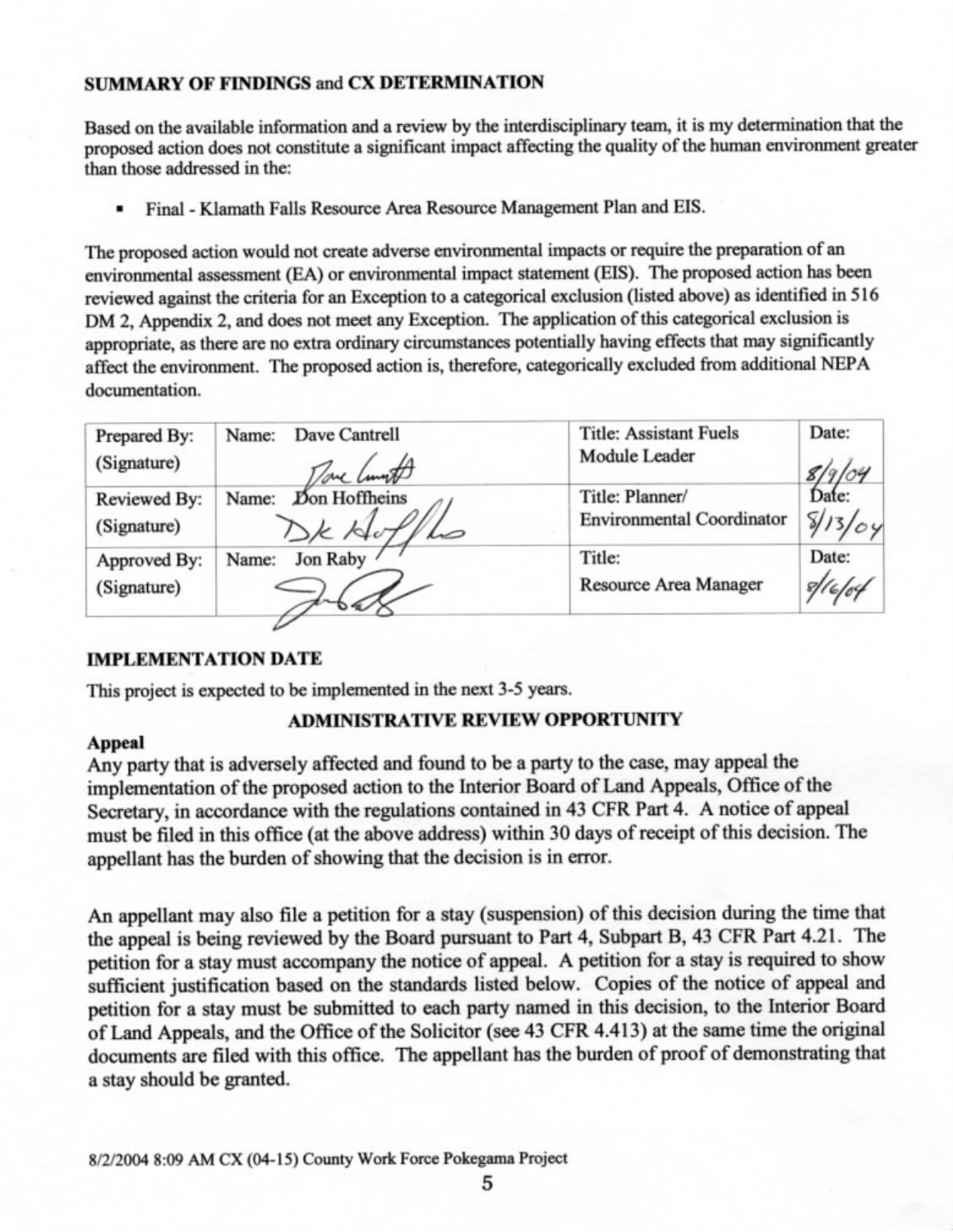#### **Standards for Obtaining a Stay**

Except as otherwise provided by law or other pertinent regulation, a petition for a stay of decision pending appeal shall show sufficient justification based on the following standards:

- a) The relative harm to the parties if the stay is granted or denied,
- b) The likelihood of the appellant's success on the merits,
- c) The likelihood of immediate and irreparable harm if the stay is not granted, and
- d) Whether the public interest favors granting the stay.

### **CONTACT PERSON**

For additional information concerning this project, contact:

Joe Foran, Klamath Falls Resource Area, 2795 Anderson Avenue, Building 25, Klamath Falls, Oregon 97603-7891 or telephone: 541-883-6916.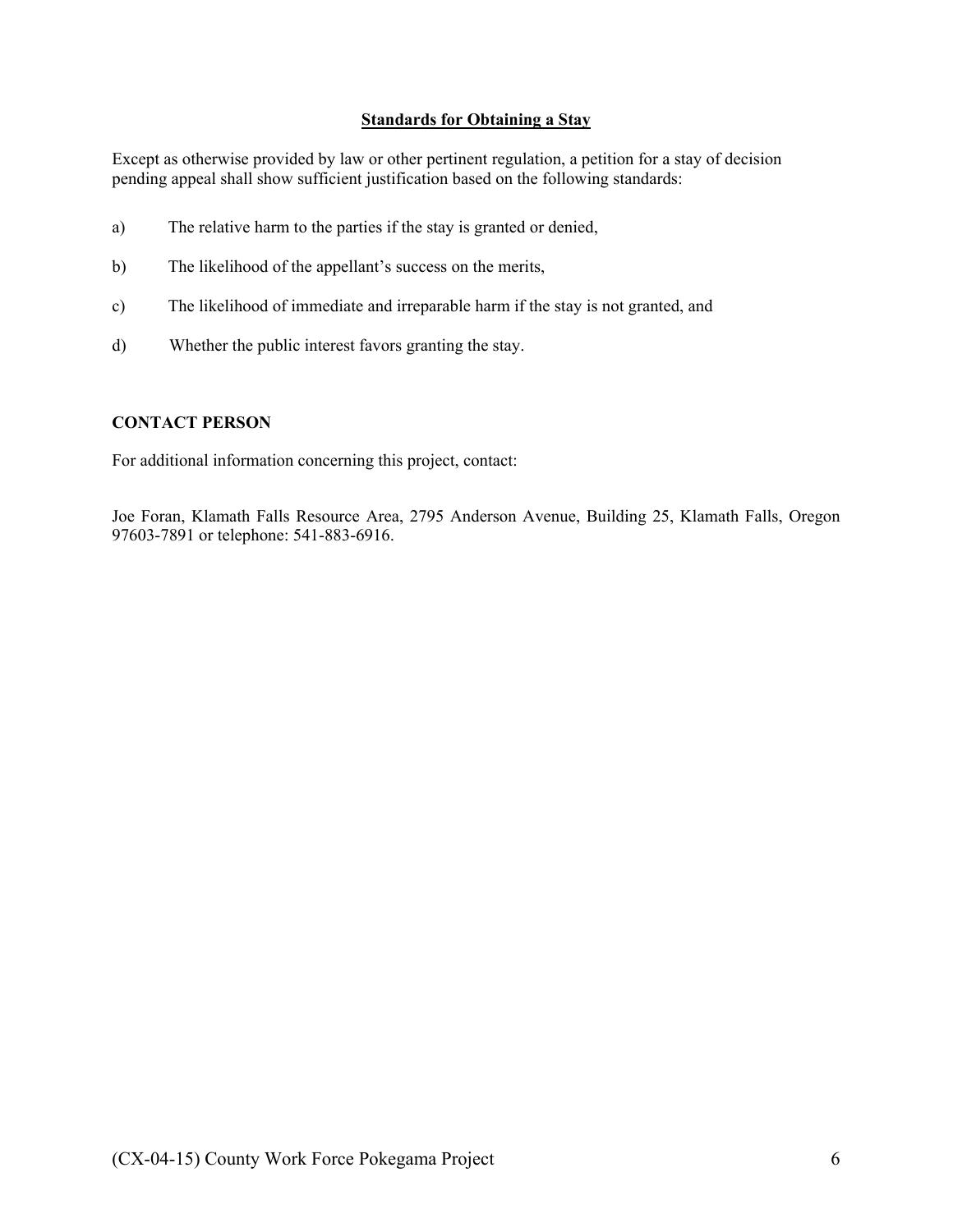## **Appendix A**

## **Wildlife Project Design Features (PDFs) From the Fuels Programmatic Consultation**

There is a spotted owl pair that nests in and around the BLM ownership in T40S, R6E, Sec. 31. This pair uses several nest locations and the actual nest site varies from year to year. In order to avoid noise disturbance to this spotted owl pair I recommend that no chainsaws or fire be used anywhere in Section 31 during the spotted owl breeding season as described in the Fuels programmatic Consultation PDFs (see below). This restriction could be lifted on a year by year basis for most of the section when it is determined if and where in the section the pair is nesting in any particular year.

**\*** Wildlife Project Design Features from the Fuels Programmatic Consultation that are applicable to this project.

## **For units adjacent to or containing spotted owls, NRF habitat, or in areas of designated critical habitat:**

- No fuels treatments will be planned within the core area (as identified by the BLM biologist) of a nesting spotted owl during the nest season. The core area will normally be the 100-acre reserve as required under the Northwest Forest Plan (NFP) but may be expanded due to potential disturbance to the nest.
- Smoke management will be considered during prescribed fire activities to try to reduce the effects of residual smoke on nest sites adjacent to burn units
- In areas containing spotted owls, a BLM biologist will monitor spotted owl use of the area before the fuel treatment is initiated to ensure that the owl situation is closely monitored.
- A biologist/designee will monitor the nest area during the burns to ensure objectives and PDFs are met (smoke management, fire intensity, etc).
- Burn prescriptions will require proper fuel moisture and atmospheric conditions so adequate large woody debris will be retained for prey habitat.
- General objective for burn would be to create a mosaic of burned and unburned habitat in the unit to maintain some habitat for prey production.
- No more than 50% of the core would be treated during a single season (for example, spring 2000, or fall 2001).
- In NRF habitat maintain a diversity of understory brush (islands of undisturbed brush), while still reducing the continuity of the fuel.
- In NRF habitat maintain visual screening along open roadways to minimize disturbance
- In northern spotted owl NRF habitat, maintain the understory structure by retaining a diversity of the sub-merchantable understory conifer trees (Douglas -fir, white-fir, sugar pine, cedar, ponderosa pine). In mechanical treatment areas this would be done by sitespecific designs described in the individual task orders. During prescribed fire activities the overall objective is to create a mosaic of burned and unburned areas. Ignition techniques and pull back on smaller trees may also be used to maintain the understory structure.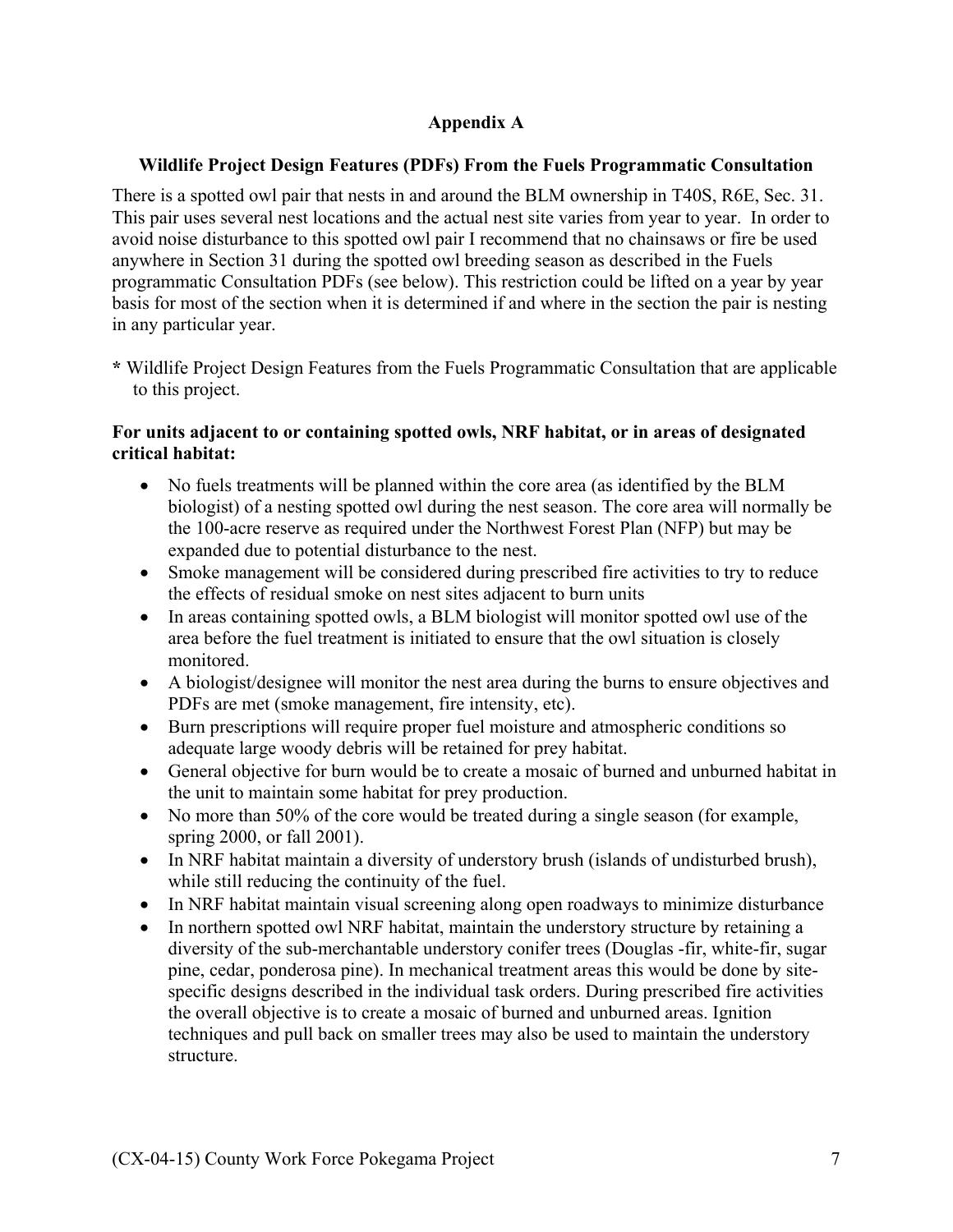### **For units adjacent to or containing fish habitats or riparian areas:**

Fuel treatment objectives within the RRs are to protect the overhead canopy from catastrophic fire and increase the productive vigor of trees and plants within the riparian areas. At the same time retain and protect the CWD and overhead cover important to stream function and aquatic habitats. The 50 foot boundary that's used for various PDFs is not necessarily biologically based but rather used to set a minimum standard that both protects aquatic habitat and simplifies designing treatment units. In areas where a 50-foot boundary does not make practical sense, and some other boundary is more appropriate, there should be an opportunity on a case-by-case basis to assess the affect of the new boundary on aquatic species and habitats.

### **Hand fuels treatments in riparian reserves:**

- There will be no piling in bottoms of wet or dry drainages and gullies.
- If there are materials piled in drainages or gullies they will not be burned.

### **Ignitions within the riparian reserves:**

• There will be no refueling of drip torches, saws, or vehicles in the Riparian Reserves.

### **Roads and temporary fire trail access in riparian reserves:**

- No new roads will be constructed within the RR.
- Do not reopen closed road in the North East corner of the Puckett Glade unit.
- Vehicles will be allowed in Riparian Reserves to existing open roads.